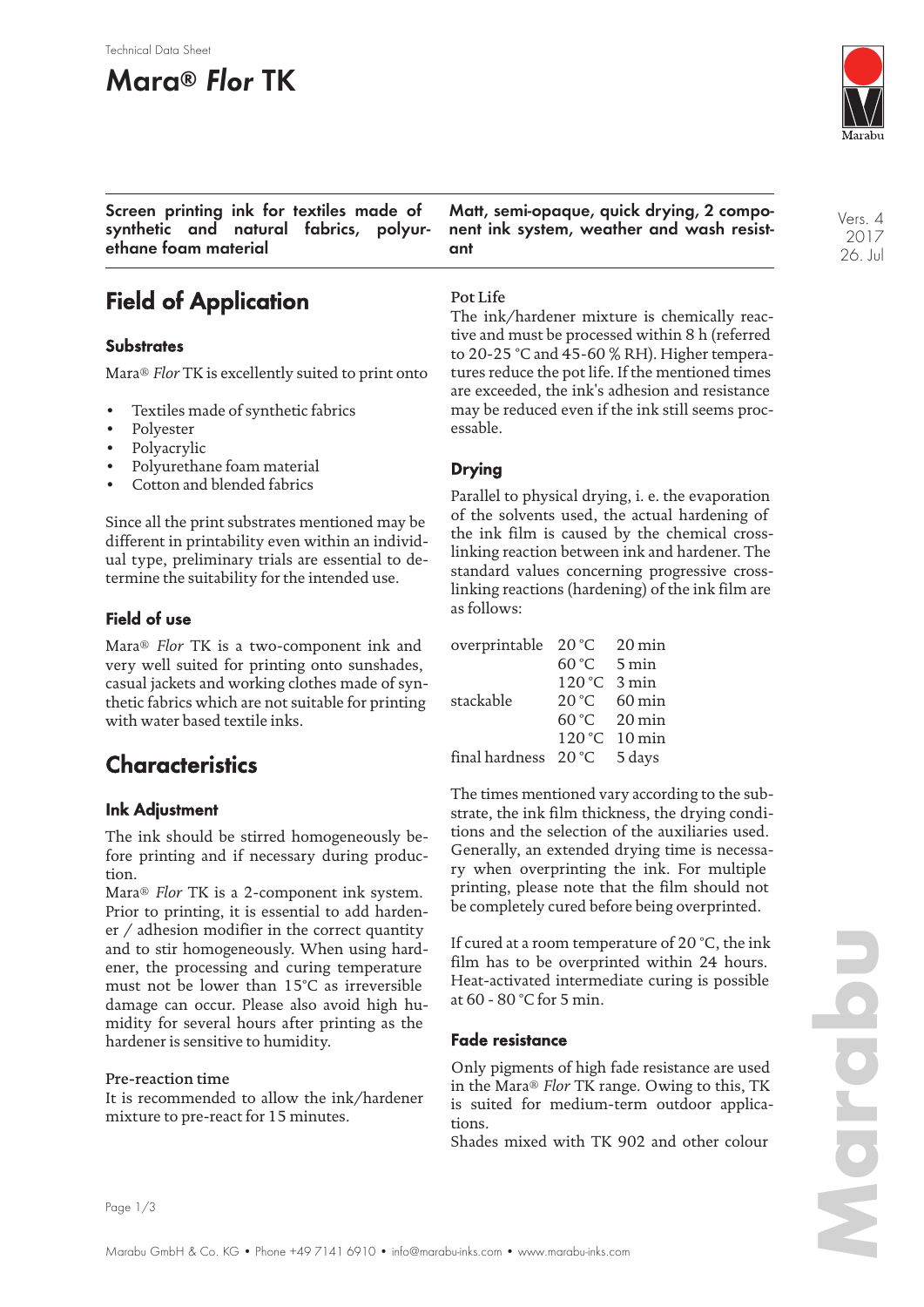#### Technical Data Sheet

# **Mara® Flor TK**



shades, especially white, mostly have a reduced fade and weather resistance. The fade resistance of the ink also decreases if the density of the printed ink film is reduced, so it is recommended to use a fabric between 48-70 and 68-64. The pigments used are resistant to plasticizers and solvents.

#### **Stress resistance**

After proper and thorough drying (5 days at 20°C), the ink film exhibits good block and weather resistance and is resistant to a number of chemicals, oils, greases and solvents. Mara® *Flor* TK is wash-proof in a washing machine up to 60°C and resistant to chemical dry-cleaning.

## **Range**

#### Basic Shades

| 920 | Lemon            |
|-----|------------------|
| 922 | Light Yellow     |
| 924 | Medium Yellow    |
| 926 | Orange           |
| 930 | Vermilion        |
| 932 | Scarlet Red      |
| 934 | Carmine Red      |
| 936 | Magenta          |
| 940 | Brown            |
| 950 | Violet           |
| 952 | Ultramarine Blue |
| 954 | Medium Blue      |
| 956 | Brilliant Blue   |
| 960 | Blue Green       |
| 962 | Grass Green      |
| 970 | White            |
| 980 | Black            |
|     |                  |

#### High Opaque Shades

170 Opaque White

#### Further Products

902 Bronze Binder

Mara® *Flor* TK 902 can also be used as overprint varnish.

All shades are intermixable. Mixing with other ink types or auxiliaries must be avoided in order to maintain the special characteristics of this ink.

All basic shades are included in our Marabu-

ColorFormulator (MCF). They build the basis for the calculation of individual colour matching formulas, as well as for shades of the common colour reference systems HKS®, PAN-TONE®, and RAL®. All formulas are stored in the Marabu-ColorManager software.

### **Metallics**

#### Metallic Powders

| 17% |
|-----|
|     |
| 25% |
| 25% |
| 25% |
| 33% |
| 13% |
|     |

These metallics are added to TK 902 in the recommended amount, whereas the addition may be individually adjusted to the respective application. We recommend preparing a mixture which can be processed within a maximum of 8 h since metallic mixtures usually cannot be stored. Due to their chemical structure, the processing time of mixtures with Pale Gold S 184 and Copper S 186 is even reduced to 4 h.

Owing to the larger pigment size of Metallic Powders we recommend the use of a coarser fabric like 100-40.

Shades made of Metallic Powders are always subject to an increased dry abrasion which can only be reduced by overvarnishing.

All metallic shades are displayed in the Marabu "Screen Printing Metallics" colour chart.

## **Auxiliaries**

| H <sub>2</sub>   | Hardener                      | 10%       |
|------------------|-------------------------------|-----------|
| UKV <sub>1</sub> | Thinner                       | $5 - 15%$ |
| UKV <sub>2</sub> | Thinner                       | $5 - 15%$ |
| SA <sub>1</sub>  | Surface Additive              | $3 - 5%$  |
| <b>STM</b>       | Thickening Agent              | $1 - 2%$  |
| UR <sub>3</sub>  | Cleaner (flp. $42^{\circ}$ C) |           |
| UR <sub>4</sub>  | Cleaner (flp. 52°C)           |           |
| UR <sub>5</sub>  | Cleaner (flp. 72°C)           |           |
| SV <sub>1</sub>  | Retarder                      |           |
|                  |                               |           |

Vers. 4 2017 26. Jul